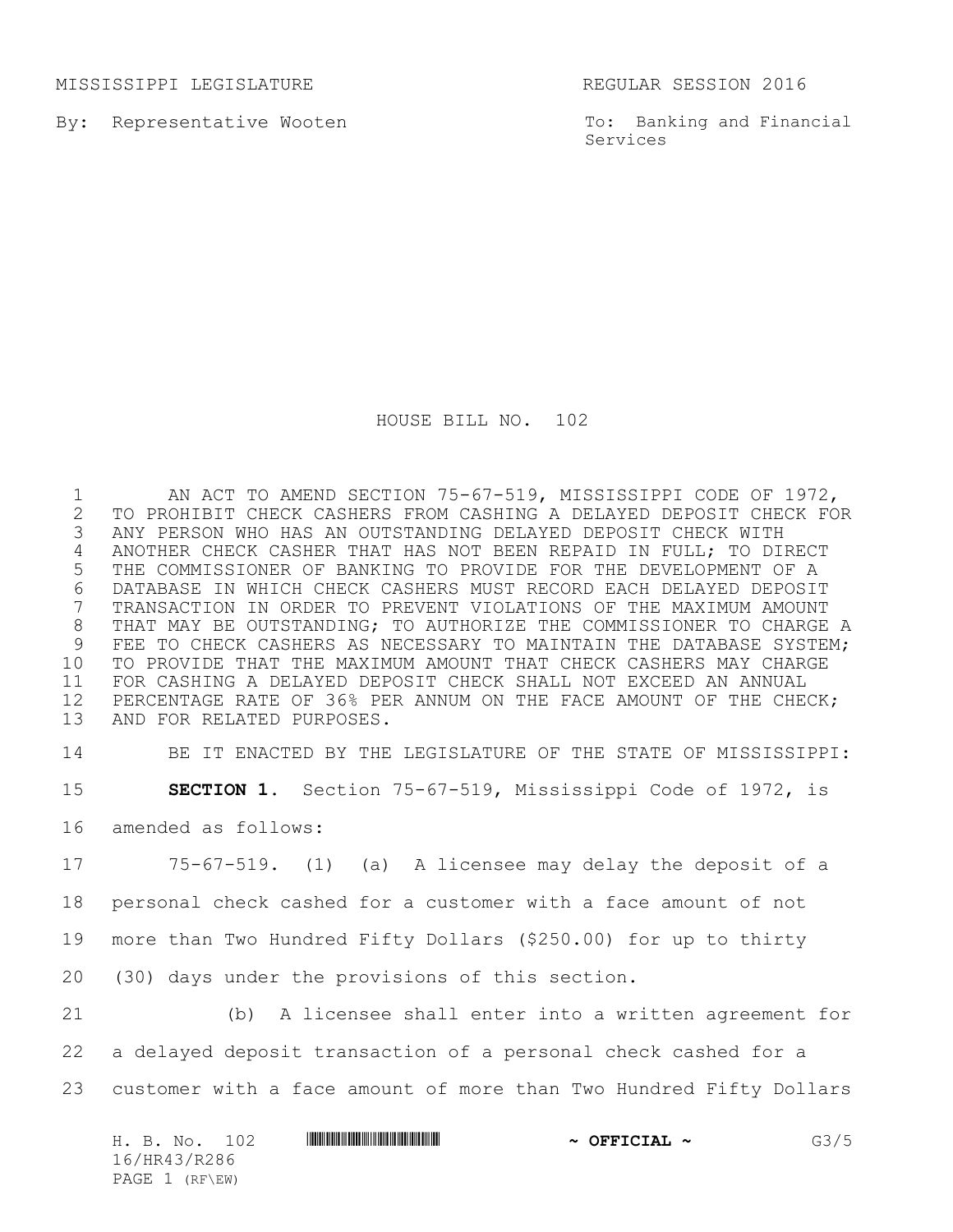(\$250.00) but not more than Five Hundred Dollars (\$500.00) for a period of at least twenty-eight (28) days but not more than thirty (30) days, as selected by the customer, under the provisions of this section, with the licensee having the option to deposit or collect the check.

 (2) The face amount of delayed deposit checks cashed under the provisions of this section shall not exceed Five Hundred Dollars (\$500.00), including the amount of the fees. Each customer is limited to a maximum amount of Five Hundred Dollars (\$500.00), including the amount of the fees, at any time. A licensee shall not cash a delayed deposit check for any person who has an outstanding delayed deposit check with another licensee that has not been repaid in full. The commissioner shall provide for the development of a database in which licensees shall record each delayed deposit transaction in order to prevent violations of this subsection. The commissioner shall adopt rules governing the creation, structure and use of the database, which includes charging a fee to licensees as necessary to maintain the database system.

 (3) Each delayed deposit check cashed by a licensee shall be documented by a written agreement that has been signed by the customer and the licensee. The written agreement shall contain a 46 statement of the total amount of any fees charged, expressed as a dollar amount and as an annual percentage rate. The written agreement shall authorize the licensee to delay deposit of the

H. B. No. 102 \*HR43/R286\* **~ OFFICIAL ~** 16/HR43/R286 PAGE 2 (RF\EW)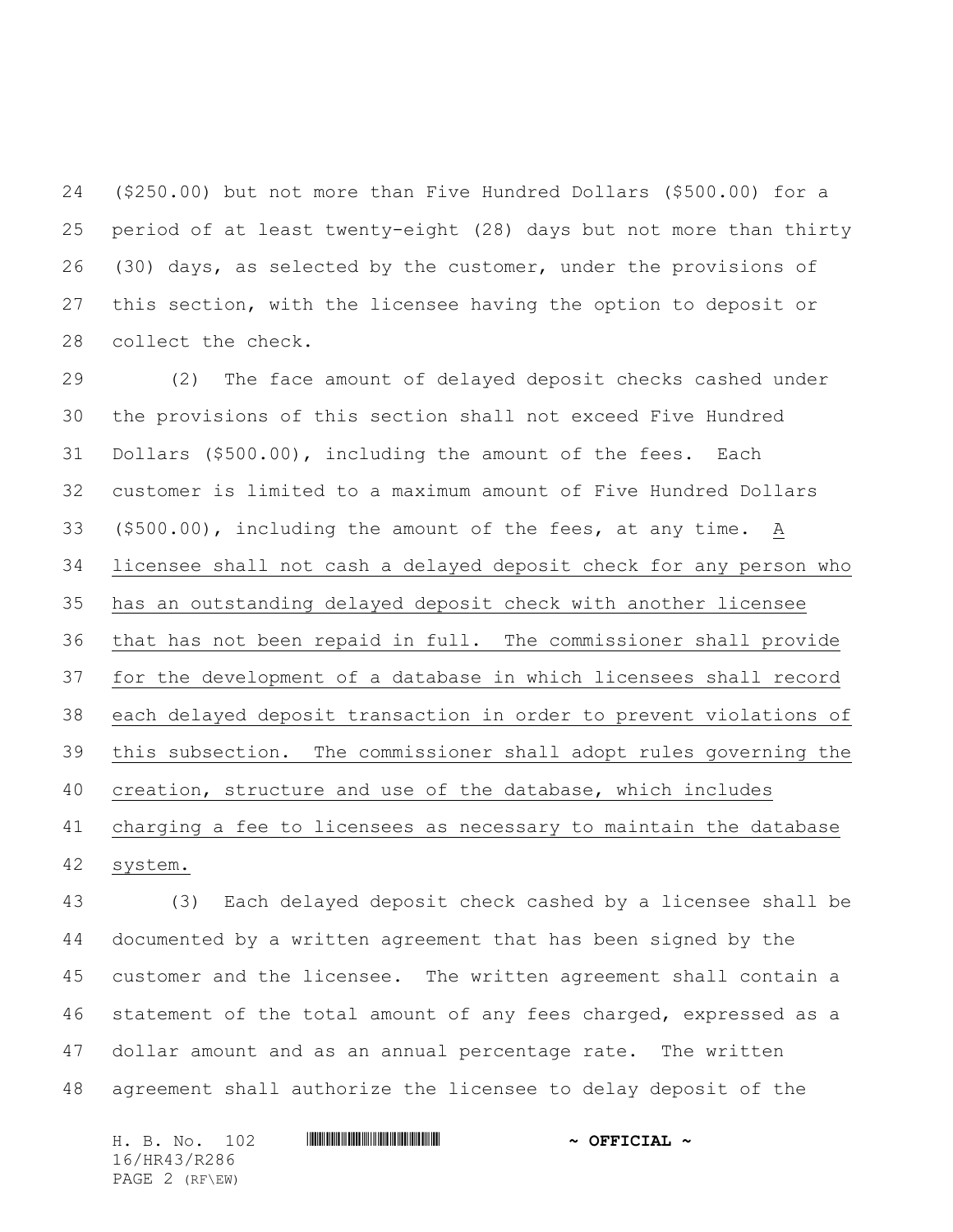personal check with a face amount of not more than Two Hundred Fifty Dollars (\$250.00) until a specific date not later than thirty (30) days from the date of the transaction, and shall authorize the licensee to delay deposit or collection of the personal check with a face amount of more than Two Hundred Fifty Dollars (\$250.00) but not more than Five Hundred Dollars (\$500.00) in accordance with the written agreement.

 (4) **\* \* \*** A licensee shall not directly or indirectly charge any fee or other consideration **\* \* \*** for cashing a delayed deposit check **\* \* \*** in excess of an annual percentage rate of thirty-six percent (36%) per annum on the face amount of the check.

**\* \* \***

 **\* \* \*** In no event shall the amount of the checks cashed exceed Five Hundred Dollars (\$500.00), including the amount of the fee.

 (5) No check cashed under the provisions of this section shall be repaid by the proceeds of another check cashed by the same licensee or any affiliate of the licensee. A licensee shall not renew or otherwise extend any delayed deposit check.

 (6) A licensee shall not offer discount catalog sales or other similar inducements as part of a delayed deposit transaction.

 (7) A licensee shall not charge a late fee or collection fee on any deferred deposit transaction as a result of a returned check or the default by the customer in timely payment to the

|              |  | H. B. No. 102  |  |  | $\sim$ OFFICIAL $\sim$ |  |
|--------------|--|----------------|--|--|------------------------|--|
| 16/HR43/R286 |  |                |  |  |                        |  |
|              |  | PAGE 3 (RF\EW) |  |  |                        |  |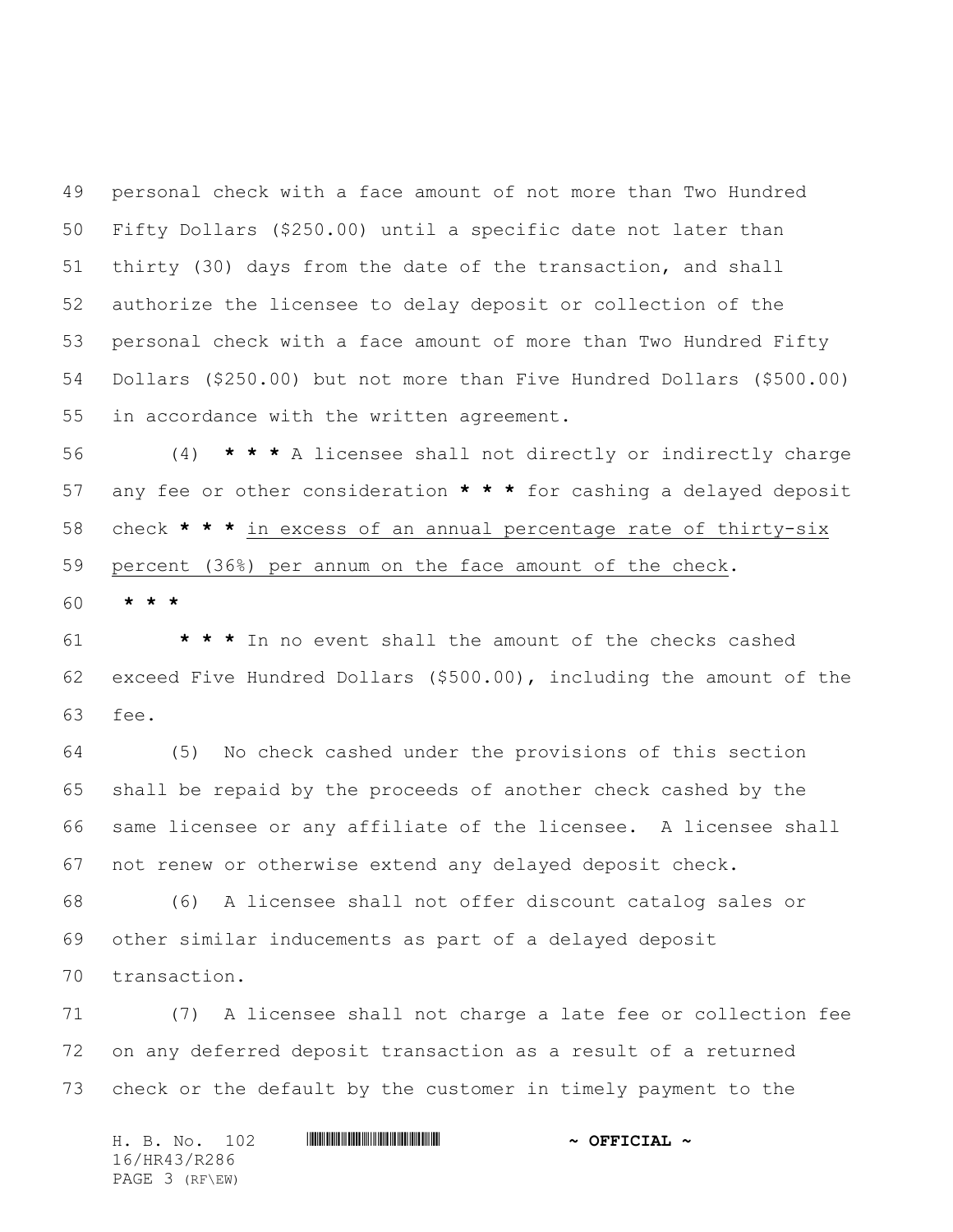licensee. Notwithstanding anything to the contrary contained in this section, a licensee may charge a processing fee, not to exceed an amount authorized by the commissioner, for a check returned for any reason, including, without limitation, insufficient funds, closed account or stop payment, if such processing fee is authorized in the written agreement signed by the customer and licensee. In addition, if a licensee takes legal action against a customer to collect the amount of a delayed deposit check for which the licensee has not obtained payment and obtains a judgment against the customer for the amount of that check, the licensee shall also be entitled to any court-awarded fees.

 (8) When cashing a delayed deposit check, a licensee may pay the customer in the form of the licensee's business check or a money order; however, no additional fee may then be charged by the licensee for cashing the licensee's business check or money order issued to the customer.

 (9) Before entering any transactions under this section, a licensee shall provide to the customer a pamphlet prepared by the commissioner that describes general information about the transaction and about the customer's rights and responsibilities in the transaction, and that includes the consumer hotline phone number to the Mississippi Department of Banking and Consumer Finance and to the Mississippi Attorney General's office. Each agreement executed by a licensee shall include the following

H. B. No. 102 \*HR43/R286\* **~ OFFICIAL ~** 16/HR43/R286 PAGE 4 (RF\EW)